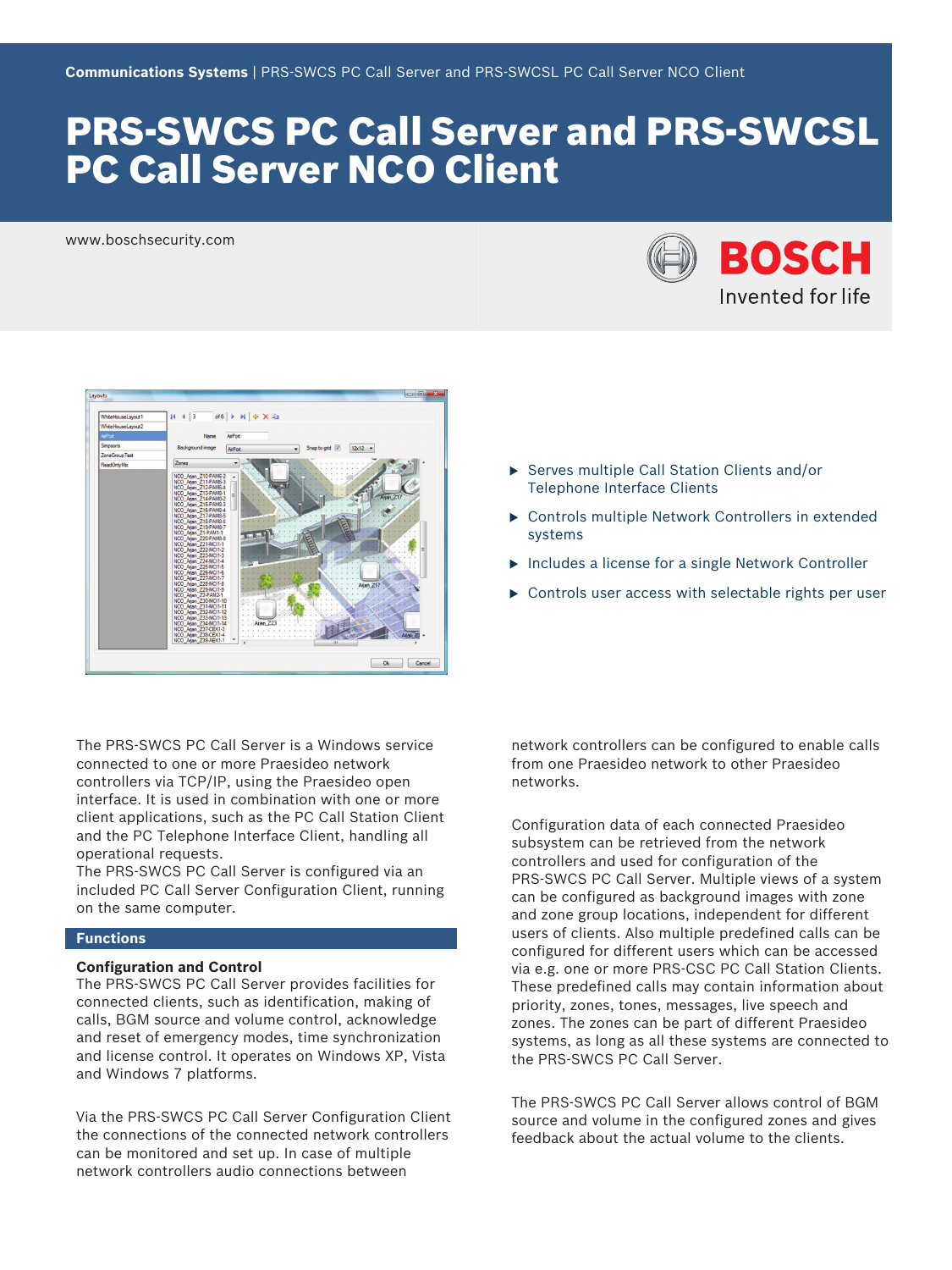#### **License**

The PRS‑SWCS PC Call Server uses a USB dongle for identification of the system for all licenses purchased. The dongle is supplied with the PRS‑SWCS PC Call Server. The PRS‑SWCS PC Call Server already comes with a license for use with one network controller. Additional licenses for more network controllers, connected to the same PRS‑SWCS PC Call Server are available as PRS-SWCSL PC Call Server NCO License. Applications, such as the PRS‑CSC PC Call Station Client, also require a license. Only one application license is required, independent of the number of clients (operator panels) that are connected.

### **Parts included**

| PRS-SWCS PC Call Server license (including<br>license for one network controller). |
|------------------------------------------------------------------------------------|
| USB dongle                                                                         |
| PRS-SW Praesideo software CD                                                       |

### **Ordering information**

## **PRS‑SWCS PC Call Server**

A license for a Windows PC based call server, used for hosting multiple PC call station clients or telephone interface clients on a TCP/IP network, supports systems with multiple network controllers, license for 1 network controller included. Order number **PRS-SWCS**

### **PRS‑SWCSL PC Call Server NCO License**

A license for extending the PC Call Server with 1 additional network controller, to be used with the Praesideo PC Call Server. Order number **PRS‑SWCSL**

#### **PRS‑SWCSL‑E PC Call Server NCO License E‑code**

A license for extending the PC Call Server with 1 additional network controller, to be used with the Praesideo PC Call Server. Order number **PRS-SWCSL-E**

#### **PRS‑CSC PC Call Station Client**

A license for a PC based programmable touch or mouse controlled call-station user-interface with synoptic zone selection and status indication, to be used with Praesideo PC Call Server. Order number **PRS-CSC**

#### **PRS-CSC-E PC Call Station Client E-code**

A license for a PC based programmable touch or mouse controlled call-station user-interface with synoptic zone selection and status indication, to be used with Praesideo PC Call Server, E-code. Order number **PRS-CSC-E**

#### **PRS‑TIC PC Telephone Interface Client**

A license for a PC based telephone interface, used with the Praesideo PC Call Server for making calls to Praesideo via a landline telephone, cell phone, or soft phone (VoIP).

Order number **PRS-TIC**

#### **PRS-TIC-E PC Telephone Interface Client E‑code**

A license for a PC based telephone interface, used with the Praesideo PC Call Server for making calls to Praesideo via a landline telephone, cell phone, or soft phone (VoIP).

Order number **PRS-TIC-E**